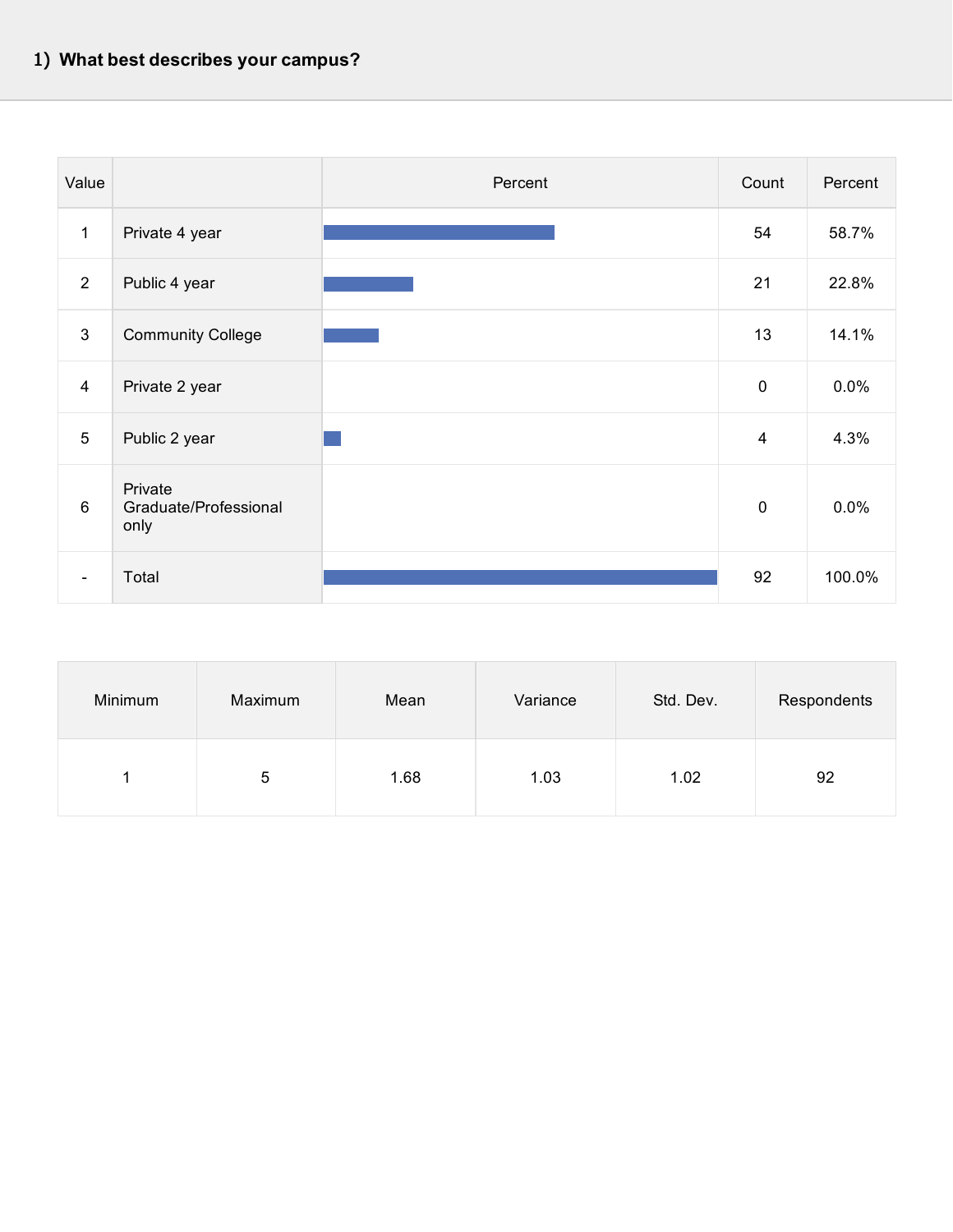

| Minimum | Maximum | Mean | Variance | Std. Dev. | Respondents |
|---------|---------|------|----------|-----------|-------------|
|         | 5       | 2.15 | 1.62     | 1.27      | 92          |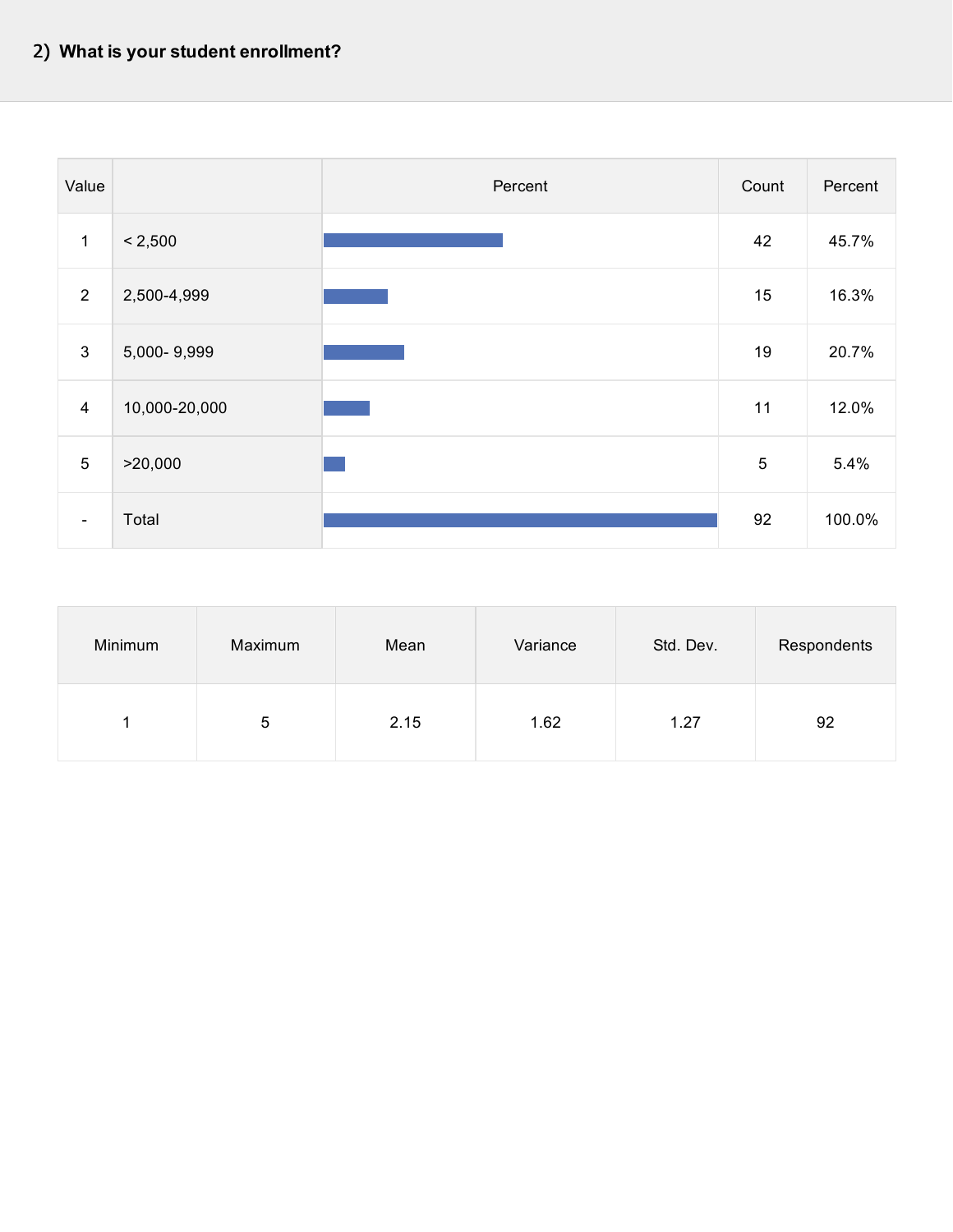| Value                    |                                                                          | Percent | Count            | Percent |
|--------------------------|--------------------------------------------------------------------------|---------|------------------|---------|
| $\mathbf 1$              | <b>LPN</b>                                                               |         | 2                | 2.2%    |
| 2                        | Diploma RN                                                               |         | $\overline{5}$   | 5.4%    |
| $\mathbf{3}$             | Bachelors in Nursing                                                     |         | 42               | 45.7%   |
| $\overline{4}$           | Masters in Nursing                                                       |         | $\boldsymbol{9}$ | 9.8%    |
| $5\phantom{.0}$          | <b>Advanced Nurse</b><br>Practitioner                                    |         | $\overline{7}$   | 7.6%    |
| 6                        | Doctorate                                                                |         | 3                | 3.3%    |
| $\overline{7}$           | Bachelors or Masters in<br>Health Administration,<br>Business, Education |         | $\overline{7}$   | 7.6%    |
| 8                        | Other (please specify)                                                   |         | 17               | 18.5%   |
| $\overline{\phantom{a}}$ | Total                                                                    |         | 92               | 100.0%  |

| End Date            | 3) What is the highest level of<br>education you have completed? | 3) What is the highest level of<br>education you have completed? |
|---------------------|------------------------------------------------------------------|------------------------------------------------------------------|
| 2015-07-20 13:52:50 | Other (please specify)                                           | Masters in Health ed                                             |
| 2015-07-20 13:53:34 | Other (please specify)                                           | <b>BSN, Health Credential, Masters</b><br>Health/safety          |
| 2015-07-20 14:59:40 | Other (please specify)                                           | <b>ADN RN</b>                                                    |
| 2015-07-21 06:31:49 | Other (please specify)                                           | Masters in Education                                             |
| 2015-07-21 08:35:08 | Other (please specify)                                           | MA ion counseling psychology                                     |
| 2015-07-21 11:31:49 | Other (please specify)                                           | Associate                                                        |
| 2015-07-23 08:16:02 | Other (please specify)                                           | BSN, MA in Higher Education<br>Administration                    |
| 2015-07-29 10:33:26 | Other (please specify)                                           | Diploma RN and Bachelors in<br>another field                     |
| 2015-07-29 14:56:39 | Other (please specify)                                           | Associates                                                       |
| 2015-08-05 09:52:25 | Other (please specify)                                           | RN, Bachelors in Psychology                                      |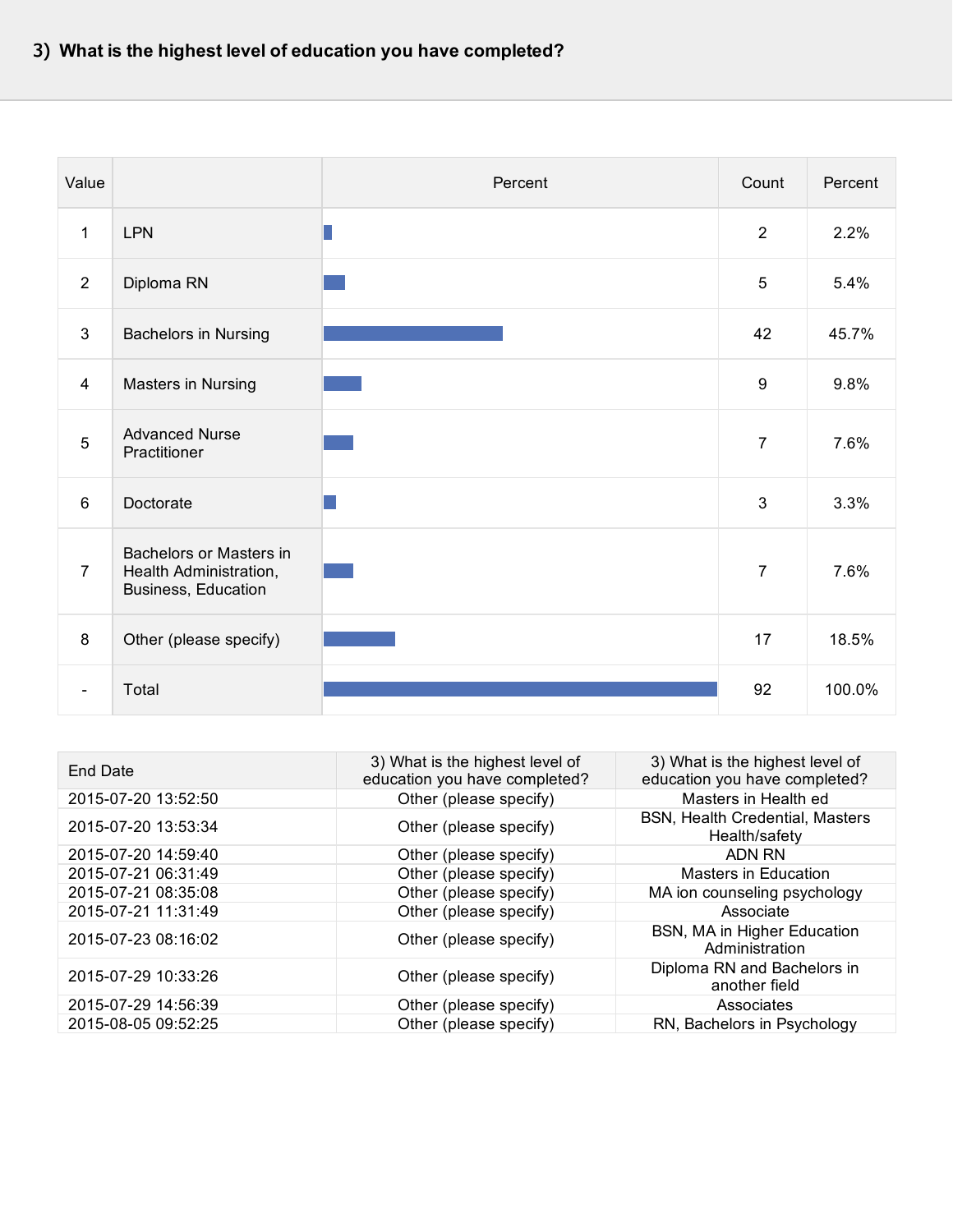## 4A) **Please select the** *clinical topics* **of interest to you.** (select all that apply)

| Value                    |                                       | Percent | Count | Percent |
|--------------------------|---------------------------------------|---------|-------|---------|
| $\mathbf 1$              | <b>Nutrition/Eating Disorders</b>     |         | 62    | 67.4%   |
| $\overline{2}$           | Self - Care (patient<br>education)    |         | 82    | 89.1%   |
| 3                        | Sexual Health                         |         | 65    | 70.7%   |
| $\overline{4}$           | <b>Mental Health</b>                  |         | 58    | 63.0%   |
| 5                        | <b>TB/Infectious Diseases</b>         |         | 56    | 60.9%   |
| $6\phantom{1}$           | <b>Stress Management for</b><br>Staff |         | 34    | 37.0%   |
| $\overline{7}$           | Pain Management                       |         | 19    | 20.7%   |
| 8                        | Other                                 |         | 21    | 22.8%   |
| $\overline{\phantom{a}}$ | Total                                 |         | 397   | 431.5%  |

| Minimum | Maximum | Mean | Variance | Std. Dev. | Respondents |
|---------|---------|------|----------|-----------|-------------|
|         | 8       | 3.62 | 4.02     | 2.01      | 92          |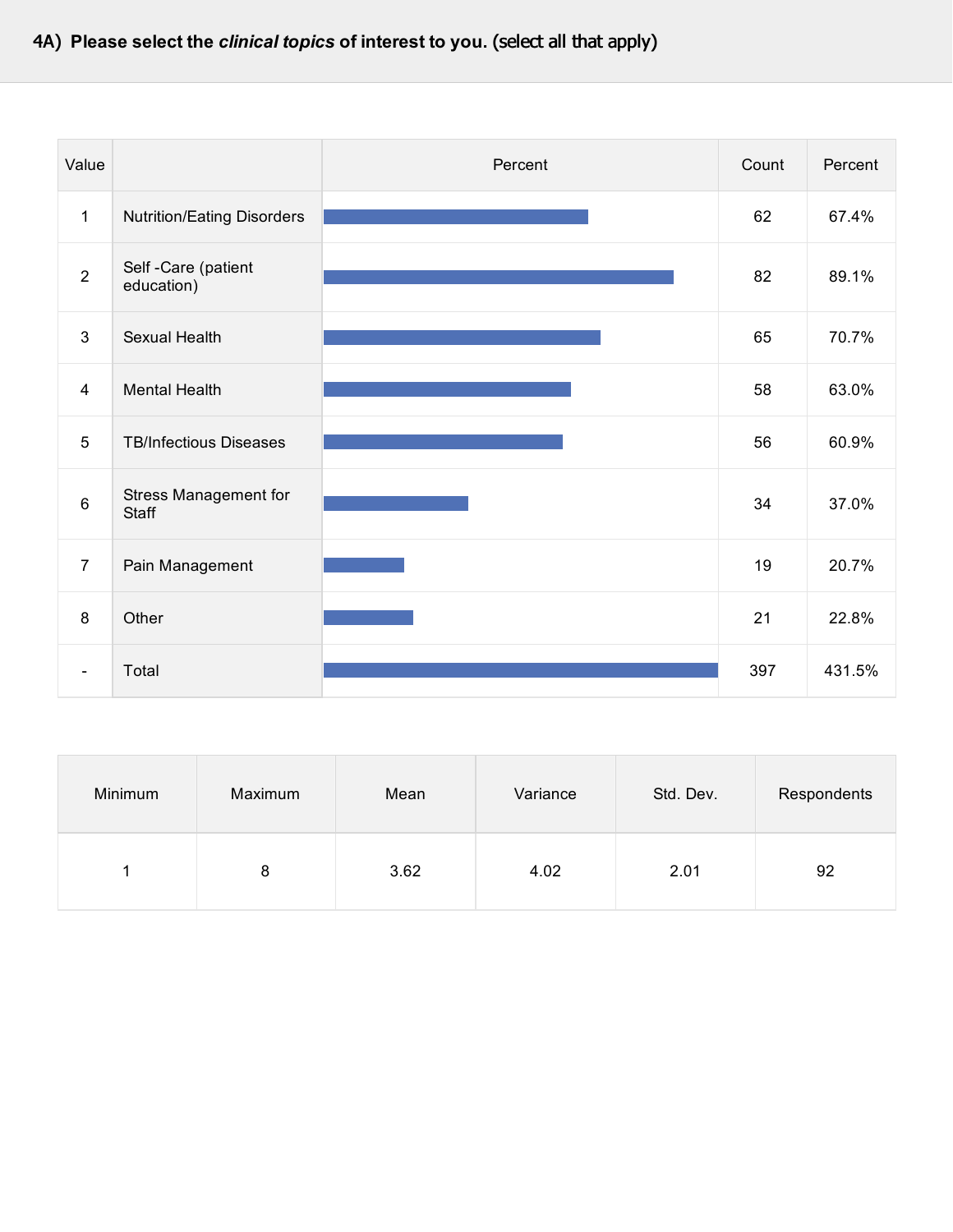**4B) If you checked "Other," please list clinical topics of interest in the space provided:**

## Respondents

26

| <b>End Date</b>     | 4B) If you checked "Other," please list clinical topics of<br>interest in the space provided:                                                                         |
|---------------------|-----------------------------------------------------------------------------------------------------------------------------------------------------------------------|
| 2015-07-20 13:47:18 | All immunizationsespecially related to health<br>professions students                                                                                                 |
| 2015-07-20 13:52:50 | Sleep,                                                                                                                                                                |
| 2015-07-20 13:53:34 | Tobacco Cessation, Title IX Sexual Assault, Behavior<br>Intervention Teams, Disaster/Safety Planning, EMR                                                             |
| 2015-07-20 13:56:33 | Musculoskeletal disorders Concussion                                                                                                                                  |
| 2015-07-20 13:58:55 |                                                                                                                                                                       |
| 2015-07-20 14:19:01 | Clinical vaccinology.                                                                                                                                                 |
| 2015-07-20 14:22:10 | Physical Assessment review/updates; Motivational<br>Interviewing                                                                                                      |
| 2015-07-20 14:35:04 | Clinical pearls of wisdom to use in when to refer to<br>provider - especially for those without insurance or their<br>deductible is so high they basically don't have |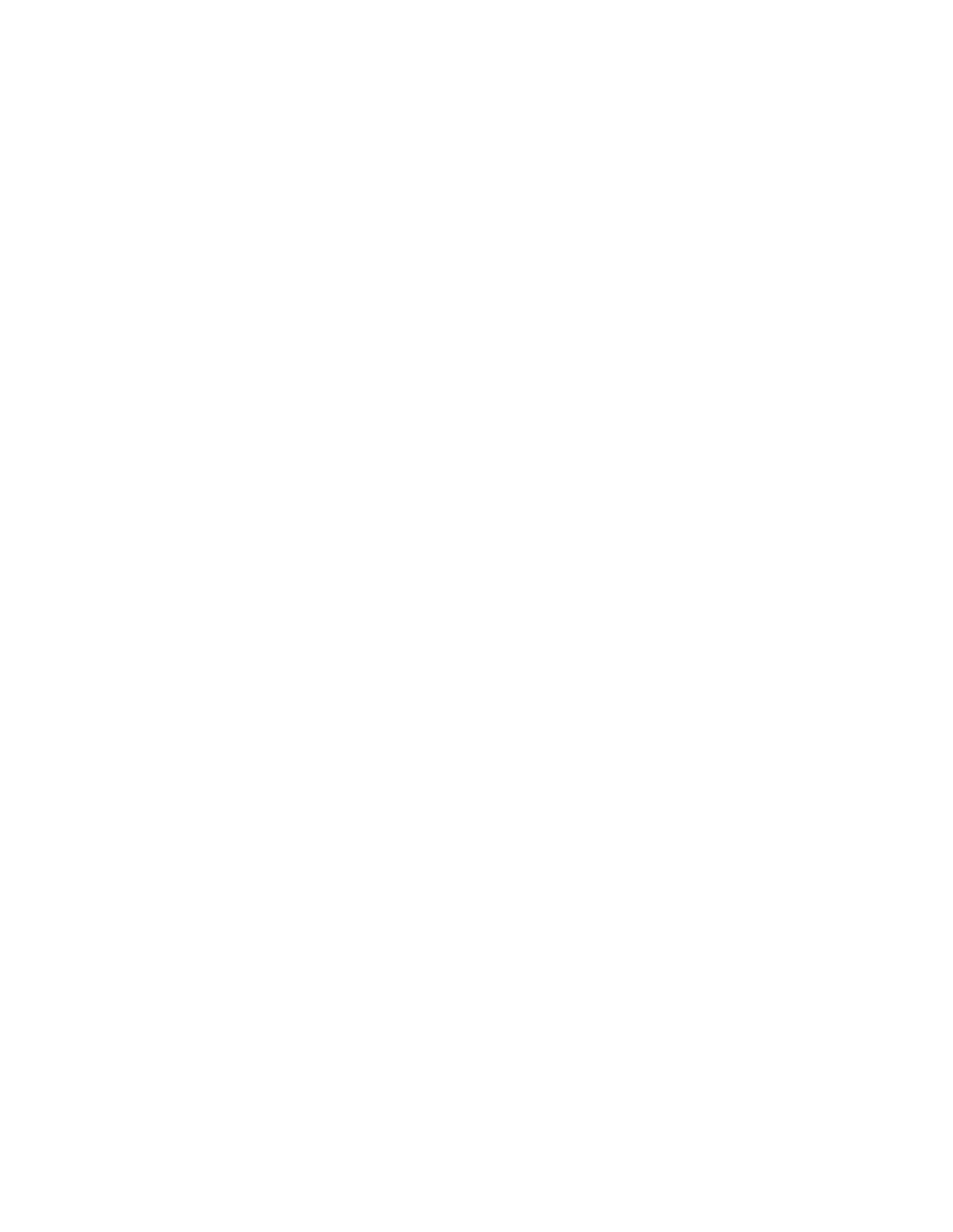| Value           |                                                             | Percent | Count          | Percent |
|-----------------|-------------------------------------------------------------|---------|----------------|---------|
| $\mathbf 1$     | <b>Health Promotion</b>                                     |         | 68             | 74.7%   |
| $\overline{2}$  | <b>Community/Small Campus</b><br>Issues                     |         | 59             | 64.8%   |
| 3               | <b>Evidence-Based Practices</b>                             |         | 57             | 62.6%   |
| $\overline{4}$  | Relationship of Health and<br>Academics<br>(mission/values) |         | 63             | 69.2%   |
| $5\phantom{.0}$ | Administrative Issues<br>(marketing, budget,<br>billing)    |         | 42             | 46.2%   |
| 6               | <b>Electronic Health Records</b>                            |         | 38             | 41.8%   |
| $\overline{7}$  | <b>Communication Strategies</b>                             |         | 37             | 40.7%   |
| $\,8\,$         | <b>Practice Gaps</b>                                        |         | 31             | 34.1%   |
| $9\,$           | <b>Healthcare Strategies</b>                                |         | 47             | 51.6%   |
| 10              | Other                                                       |         | $6\phantom{1}$ | 6.6%    |
|                 | Total                                                       |         | 448            | 492.3%  |

| Minimum | Maximum | Mean | Variance | Std. Dev. | Respondents |
|---------|---------|------|----------|-----------|-------------|
|         | 10      | 4.55 | 7.13     | 2.67      | 91          |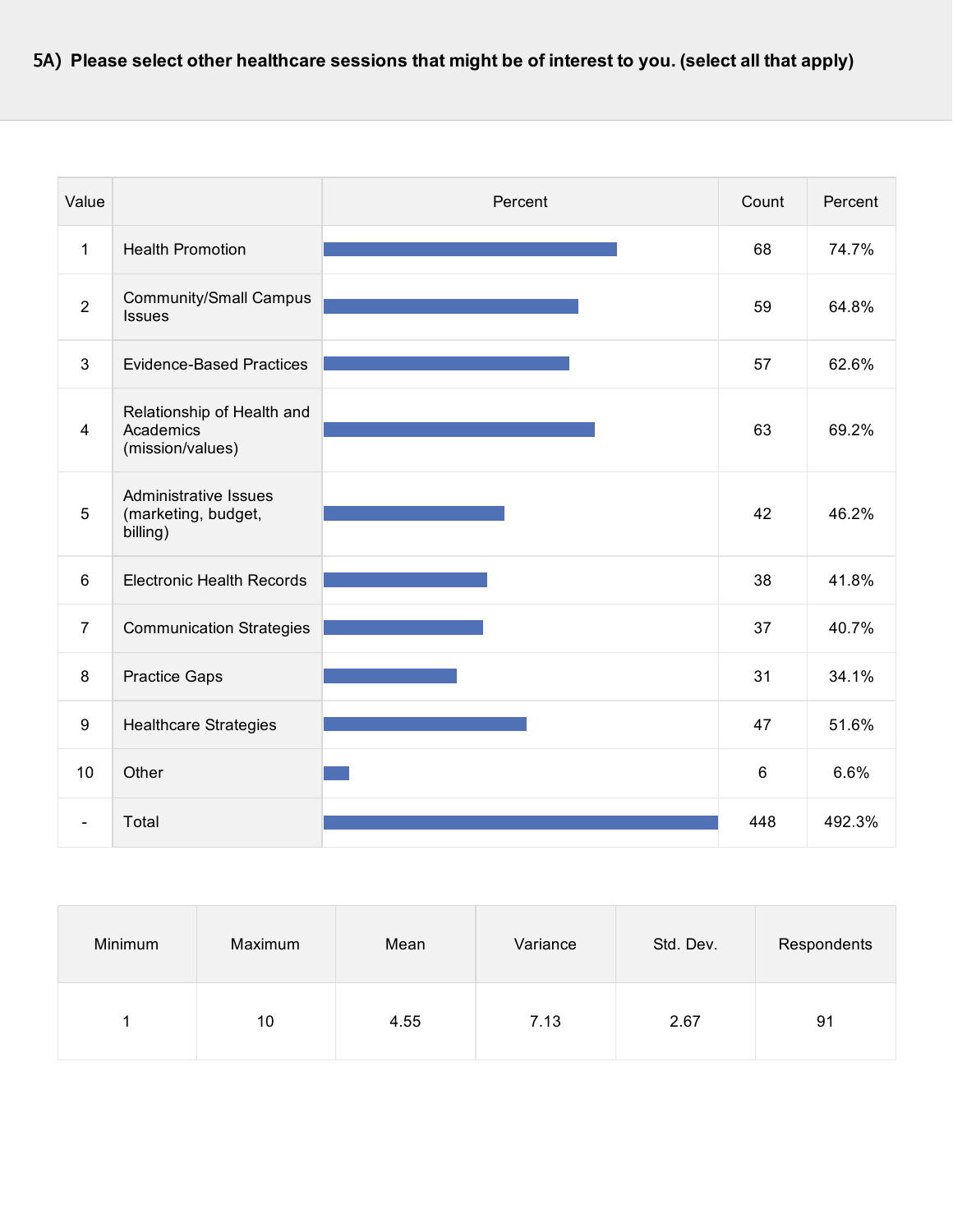| End Date            | 5B) If you checked "Other," please list healthcare topics<br>of interest in the space provided: |
|---------------------|-------------------------------------------------------------------------------------------------|
| 2015-07-20 13:52:50 | Outsourcing of health services                                                                  |
| 2015-07-20 13:53:34 | <b>Pandemic Planning</b>                                                                        |
| 2015-07-20 14:22:10 | How to organize Peer Reviews with other university<br>health centers in your area               |
| 2015-07-24 18:27:03 | Quality assurance                                                                               |
| 2015-08-24 09:14:41 | grantsmanship                                                                                   |
| 2015-08-24 14:08:48 | student learning objectives                                                                     |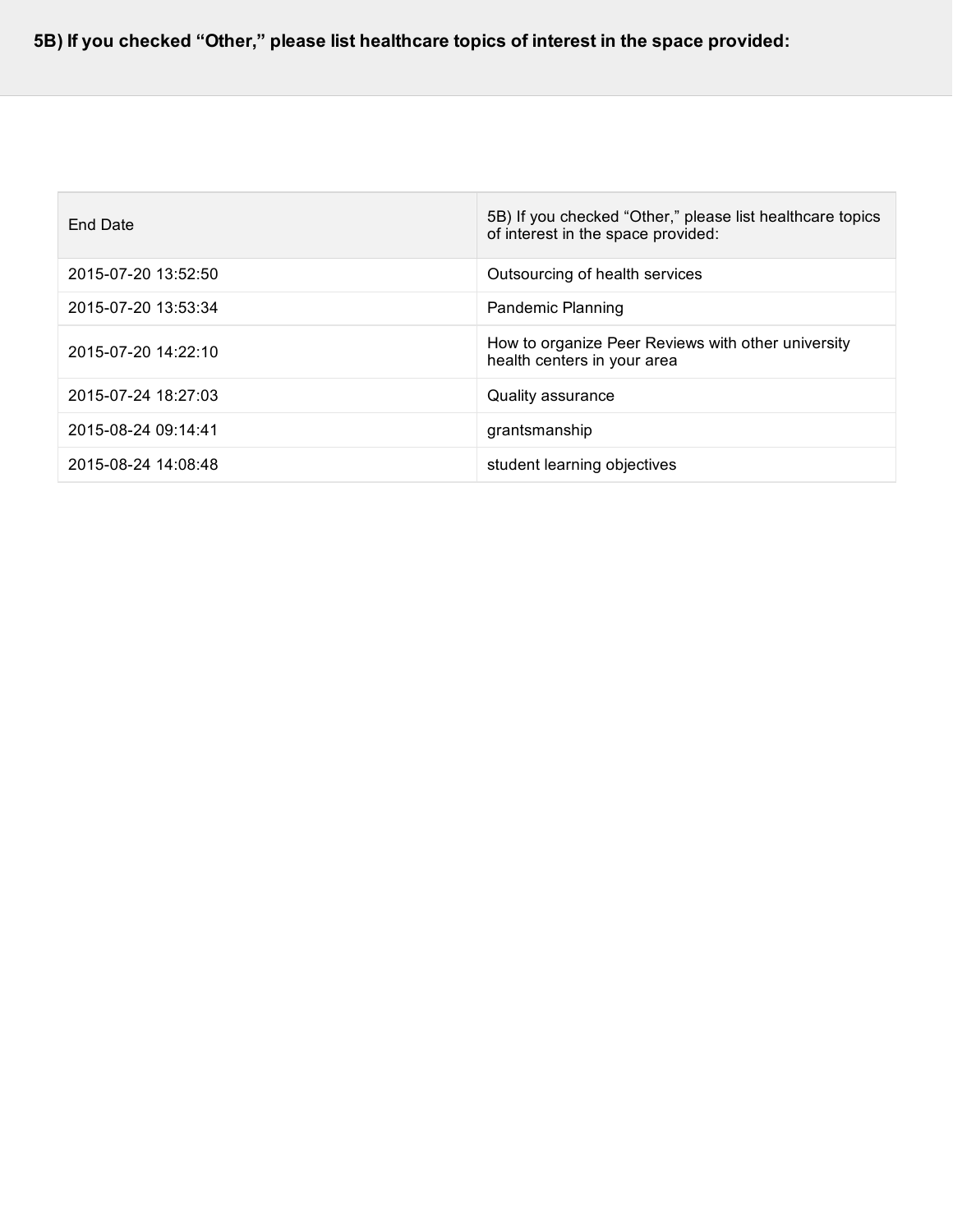6A) **In what ways would you like to obtain Nurse-Directed Health Services Section communications and information about professional development opportunities? (select all that apply)**

| Value          |                                              | Percent | Count | Percent |
|----------------|----------------------------------------------|---------|-------|---------|
| $\mathbf{1}$   | Webinars                                     |         | 81    | 88.0%   |
| 2              | Website (identifying<br>contacts, resources) |         | 68    | 73.9%   |
| $\mathbf{3}$   | <b>Support Group</b><br>(phone/email)        |         | 34    | 37.0%   |
| $\overline{4}$ | Conference Calls on a<br>Specific Topic      |         | 32    | 34.8%   |
| 5              | Other                                        |         | 5     | 5.4%    |
| $\blacksquare$ | Total                                        |         | 220   | 239.1%  |

| Minimum | Maximum | Mean | Variance | Std. Dev. | Respondents |
|---------|---------|------|----------|-----------|-------------|
|         | 5       | 2.15 | 1.29     | 1.14      | 92          |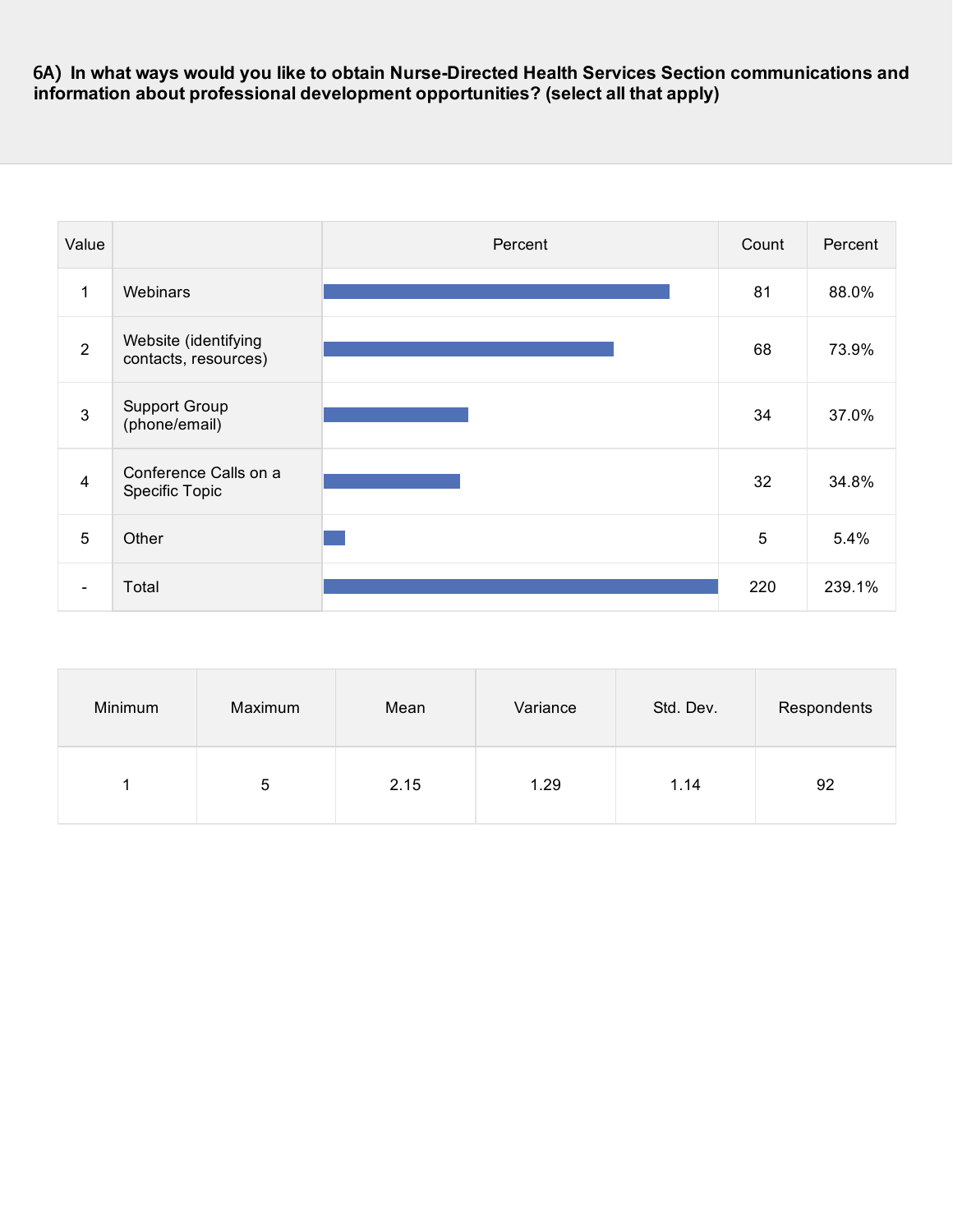**6B) If you checked "Other," please list how you might want to communicate or engage in professional development opportunities for the Nurse-Directed Health Services Section in the space provided:**

| End Date            | 6B) If you checked "Other," please list how you might<br>want to communicate or engage in professional<br>development opportunities for the Nurse-Directed<br>Health Services Section in the space provided: |
|---------------------|--------------------------------------------------------------------------------------------------------------------------------------------------------------------------------------------------------------|
| 2015-07-20 13:52:50 | Listserv                                                                                                                                                                                                     |
| 2015-07-24 18:27:03 | online CEU course or video course hands-on<br>opportunities - perhaps a school that excels in a<br>particular area would host a 24 hour hands-on learning<br>opportunity                                     |
| 2015-08-24 08:58:02 | self study programs                                                                                                                                                                                          |
| 2015-08-24 09:17:26 | recommend resources or places to contact of<br>institutions of similar size and makeup.                                                                                                                      |
| 2015-08-24 11:18:35 | By email.                                                                                                                                                                                                    |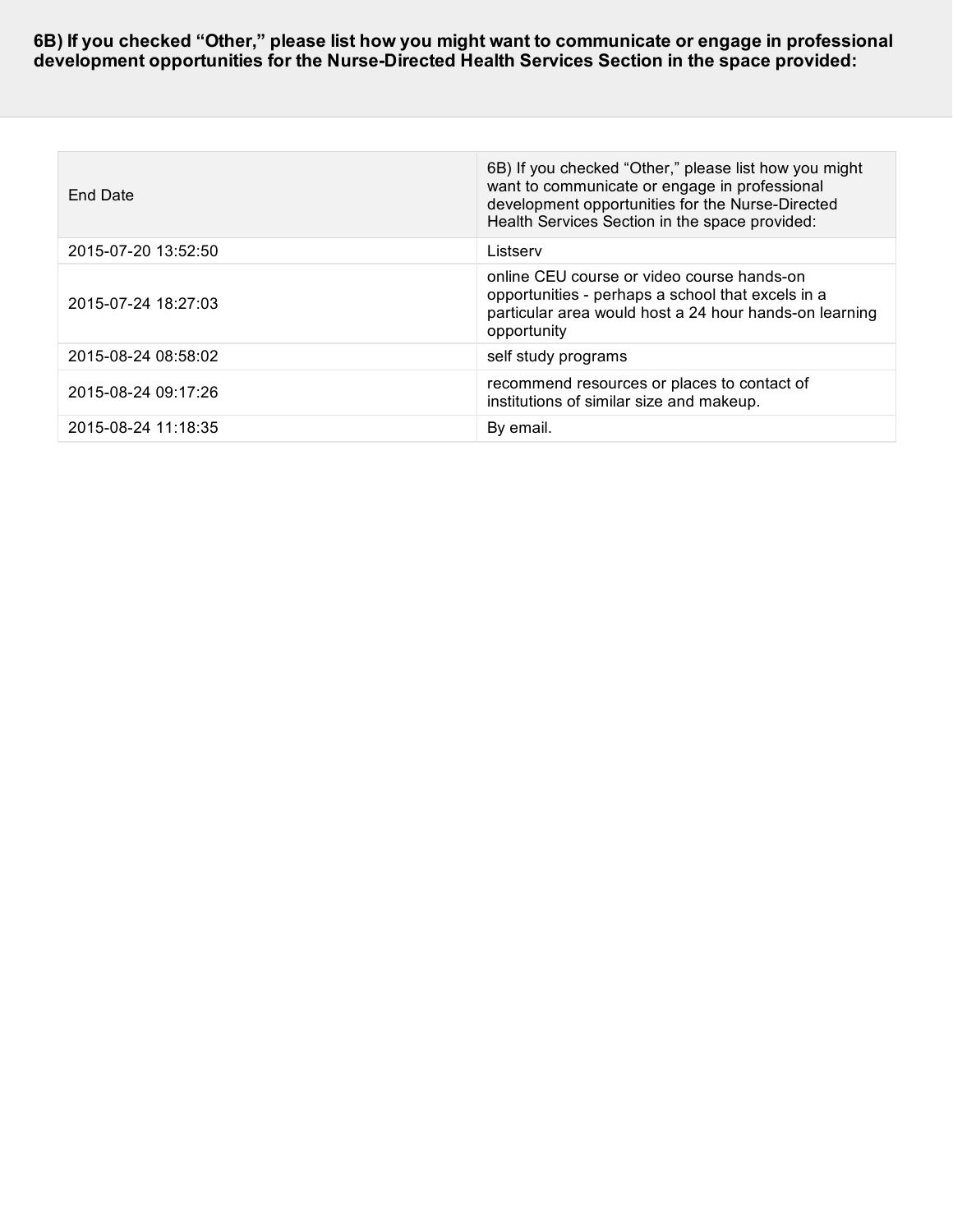|       | Count |
|-------|-------|
| Score | 92    |